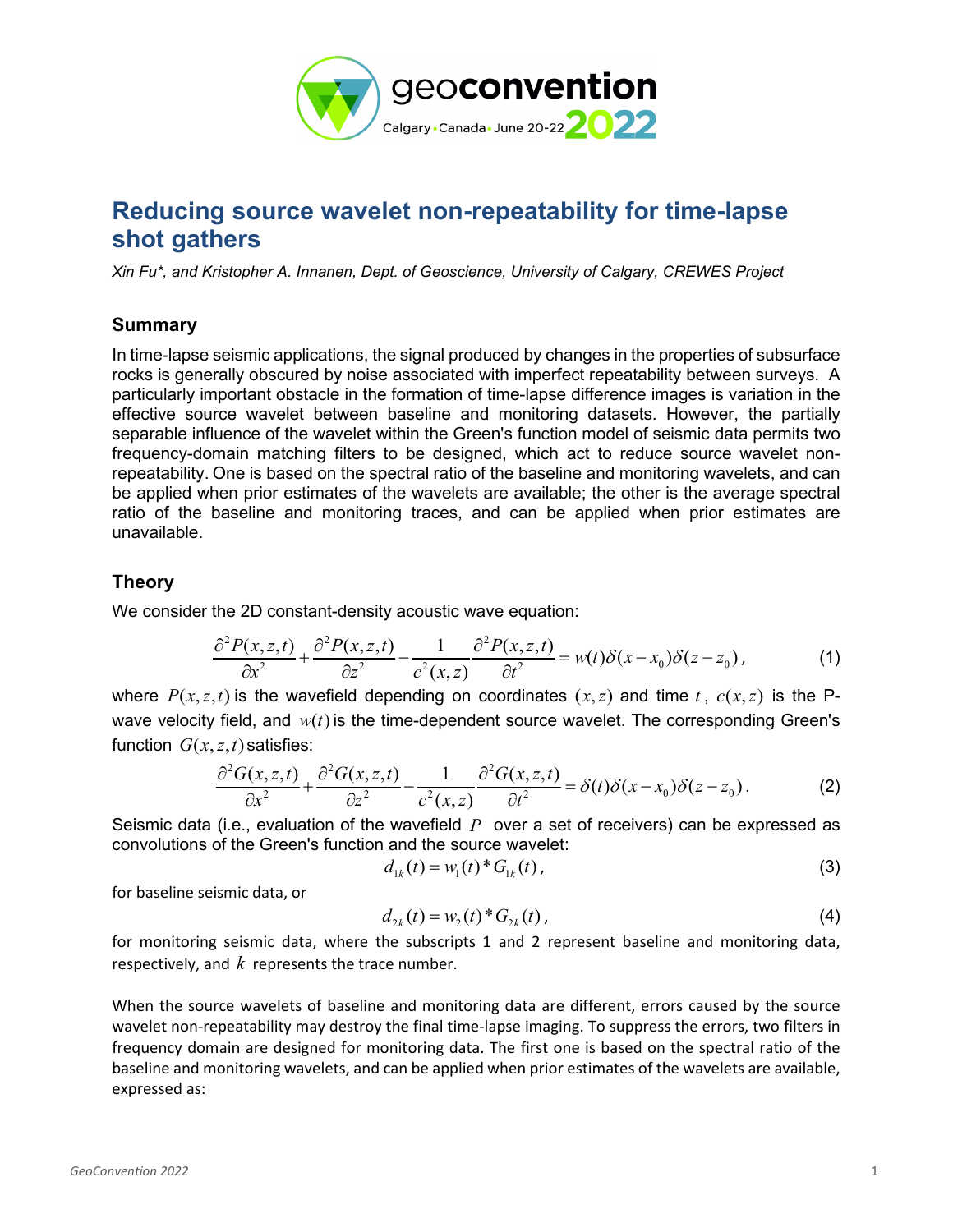

$$
f_w(\omega) = \frac{\stackrel{\wedge}{w_1}(\omega)}{\stackrel{\wedge}{w_2}(\omega)},
$$
\n(5)

which is similar to the idea in Fu et al. (2020) the other is the average spectral ratio of the baseline and monitoring traces, and can be applied when prior estimates are unavailable, expressed as:

$$
f_s(\omega) = \frac{1}{N} \sum_{k=1}^N \frac{\hat{d}_{1k}(\omega)}{\hat{d}_{2k}(\omega)}.
$$
 (6)

#### **Numerical Examples and Conclusions**

Synthetic shot gathers calculated based on a geological model are employed to demonstrate the feasibility of the two designed filters. Difference data, the monitoring data minus the baseline data, are plotted in Figure 1a-d for different cases. Figure 1a, showing the case of wavelets for baseline and monitoring are identical, is plotted as a reference. And in Figure 1b we observe the difference data are seriously destroyed by the wavelet non-repeatability. The difference data in Figures 1c and d illustrate the good performances of the two designed filters, although  $f_s(\omega)$  is not performing as well as  $f_w(\omega)$ , it has shown a significant improvement when comparing its results with that in Figure 1b.



Figure 1: (a) Difference data in the case of wavelets for baseline and monitoring are identical and no filters are used, (b) difference data in the case of wavelets for baseline and monitoring are different and no filters are used, (c) difference data in the case of wavelets for baseline and monitoring are different and monitoring data are filtered by  $f_w(\omega)$ , (d) difference data in the case of wavelets for baseline and monitoring are different and monitoring data are filtered by  $f_s(\omega)$ .

#### **Acknowledgements**

We thank the sponsors of CREWES for continued support. This work was funded by CREWES industrial sponsors, NSERC (Natural Science and Engineering Research Council of Canada) through the grants CRDPJ 543578-19.